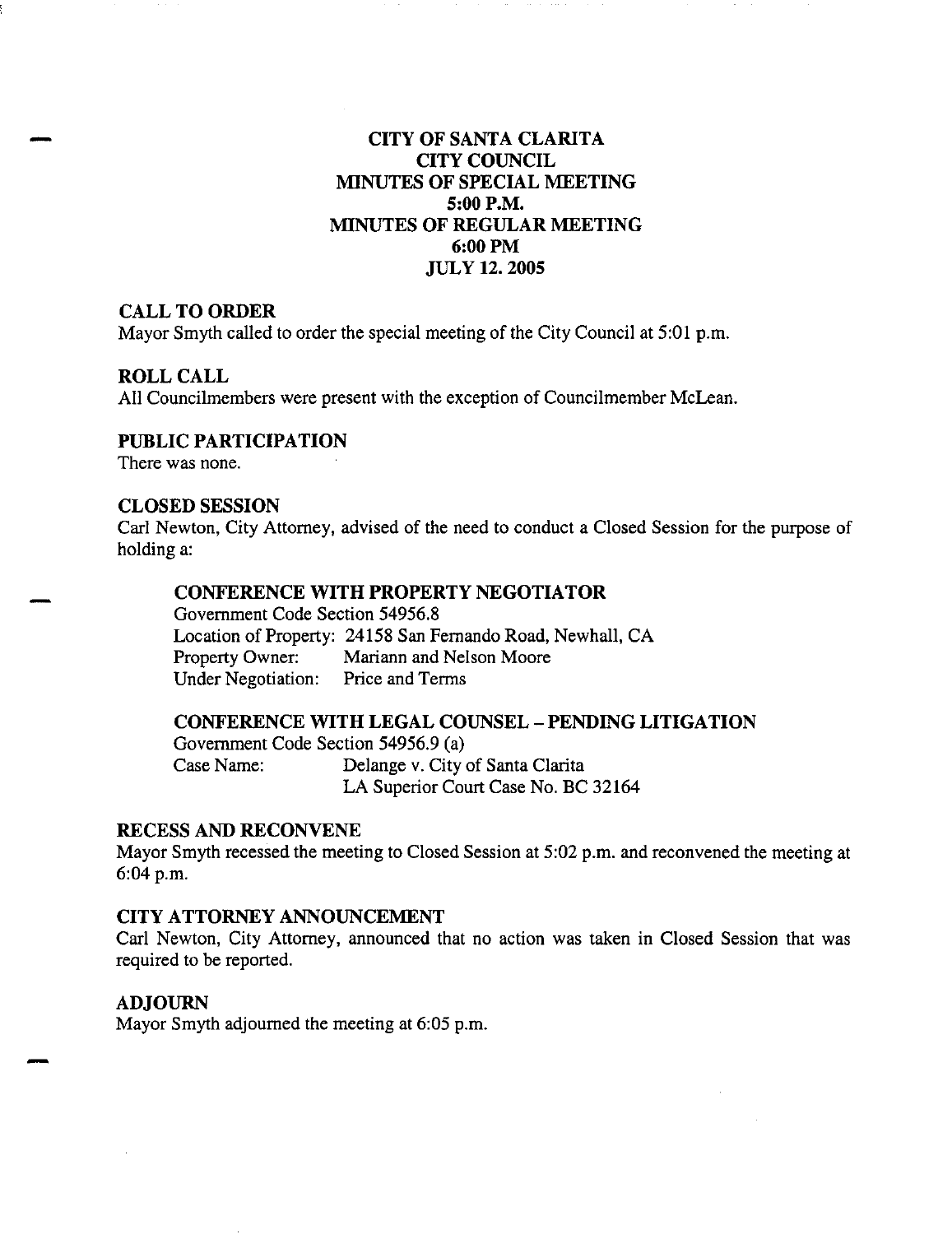# **CITY CLERK'S ANNOUNCEMENT**

Sharon Dawson, City Clerk, announced that anyone wishing to address an item on the agenda should complete a speaker's slip and submit it to the City Clerk before the item is announced by the Mayor.

# **INVOCATION**

Councilmember Kellar gave the invocation.

## **CALL TO ORDER**

Mayor Smyth called to order the regular meeting of the City Council at 6:07 p.m.

## **ROLL CALL**

All Councilmembers were present with the exception of Councilmember McLean, who joined the meeting on Item 27 from the teleconference location at Orwood Resort Inc., 4451 Orwood Road, Brentwood, CA 95414.

## **FLAG SALUTE**

Councilmember Kellar led the Flag Salute.

## **COMMITTEE REPORTS/COUNCILMEMBER COMMENTS**

Councilmember Ferry thanked Gail Ortiz, the City's Public Information Officer, for her efforts in putting together the State of the City luncheon, and commented on what a success it was. He also commented on the 4th of July Parade, as well as the September 20th "Day in Jail" event sponsored by KHTS to raise funds for the Youth Memorial in Central Park.

Councilmember Kellar commented on the Santa Clarita Valley Rotary and the Rotary garden at the Sports Complex, the 4th of July Parade and his attendance at the League of California Cities Conference.

Mayor Pro-Tern Weste commented on the 4th of July Parade; the State of the City Luncheon; tourism in the City; the car show that will be held at Saugus Speedway in September; and the Newhall Street Art Festival scheduled for October 1st and 2"d.

Mayor Smyth commented on the Healthy Santa Clarita Program, and mentioned the Weight Loss Challenge that took place in Building and Safety and the one beginning in Parks, Recreation, and Community Services.

## **A WARDS/RECOGNITION TO MEMBERS OF THE COMMUNITY**

Mayor Smyth acknowledged the Youth in Government Program and introduced Ingrid Hardy, Parks, Recreation, and Community Services Supervisor, and Veronica Navarro, Youth and Family Program Coordinator, who presented the participants with recognition certificates on behalf of the Mayor and Councilmembers.

Mayor Smyth and Councilmembers recognized Top Nguyen a Disney's Teacher Award Recipient.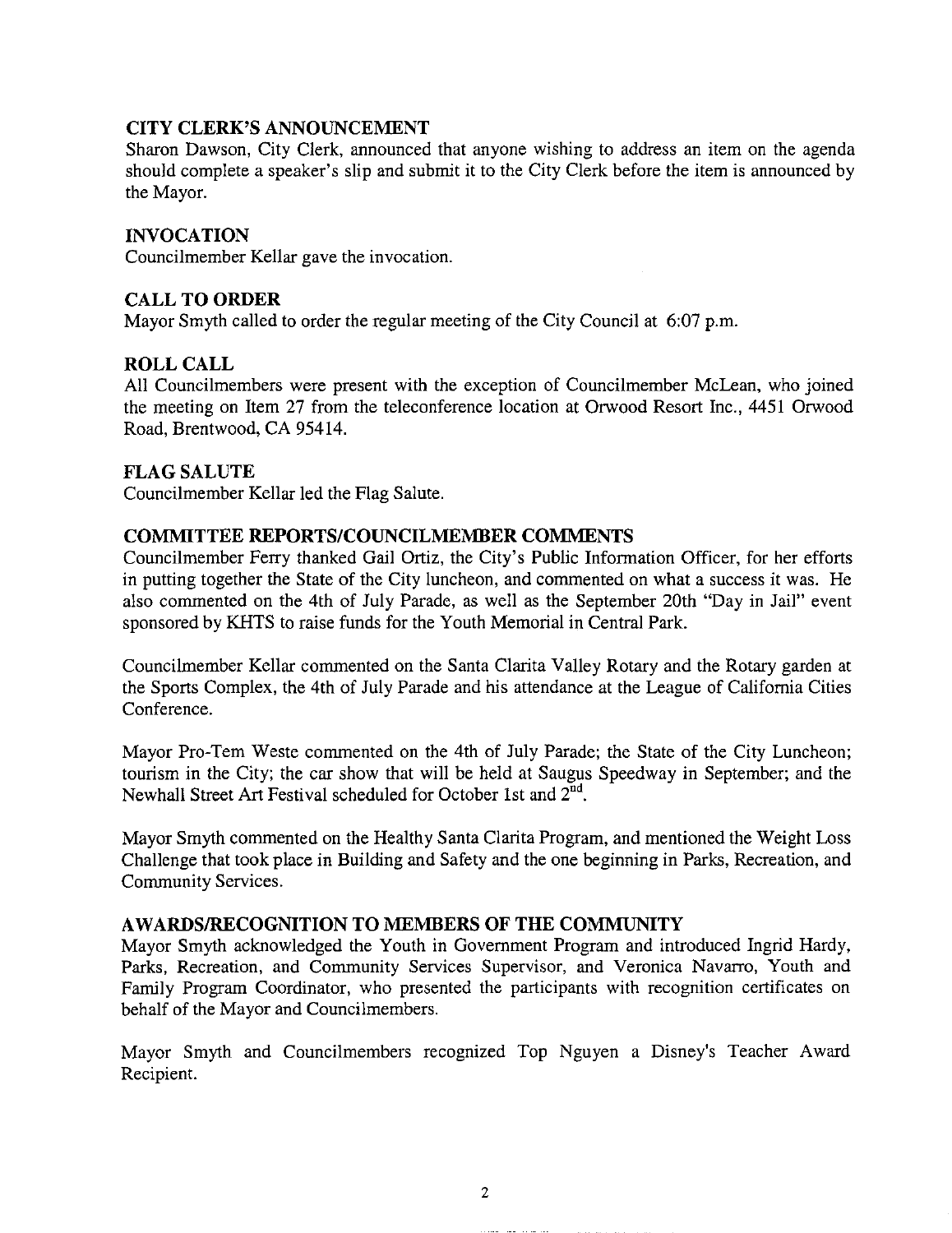## PRESENTATIONS TO THE CITY

Mayor Smyth and Councilmembers recognized City Clerk Sharon Dawson and her staff for their efforts which resulted in the City being honored with the Employer of the Year designation by the Greater Los Angeles Chapter, International Association for Information Management Professionals (GLA- ARMA).

## PUBLIC PARTICIPATION

Addressing the Council was Sabiha Khan representing the Youth in Government Students regarding the multi-cultural program Operation US; Valerie Thomas, Patty Pierce, Mary Frances Larson, Carl Kanowsky, and E.D. (Del) Nelson-President of the Placerita Canyon Property Owners Assoc. regarding the Casden/Glaser Development (approximately 400 letters and a petition were also submitted); Chris Fall representing Waste Management/Blue Barrel presenting the construction and demolition update; and Sandra Cattell regarding Casden/Glaser Development and the Blue Barrel recycling program.

One written comment card was submitted regarding the pepper trees along the MWD easement behind Alderbrook.

#### STAFF COMMENTS

-

Ken Pulskamp, City Manager, stated regarding the Casden/Glaser Development that no project has been submitted to the City, and that if one is submitted it would have to go through the entire planning process. He also asked that Ms. Cattell email him with her ideas regarding recycling.

Mr. Pulskamp also indicated that the peppertrees were alive and well with the City working with the County and the Metropolitan Water District on their behalf.

#### EXECUTIVE MEETING

This time has been set aside for Councilmembers to review the agenda and obtain any further information that may be needed.

#### APPROVAL OF AGENDA

Carl Newton, City Attorney, announced the need to consider adding a subsequent need item regarding street sweeping services.

Motion by Kellar, second by Ferry, to add the subsequent need item as Consent Calendar Item 20A, finding that there is an immediate need to consider the item and that the need arose subsequent to the posting of the agenda.

On roll call vote: Ayes: Ferry, Weste, Kellar, Smyth Noes: None Absent: McLean Motion carried.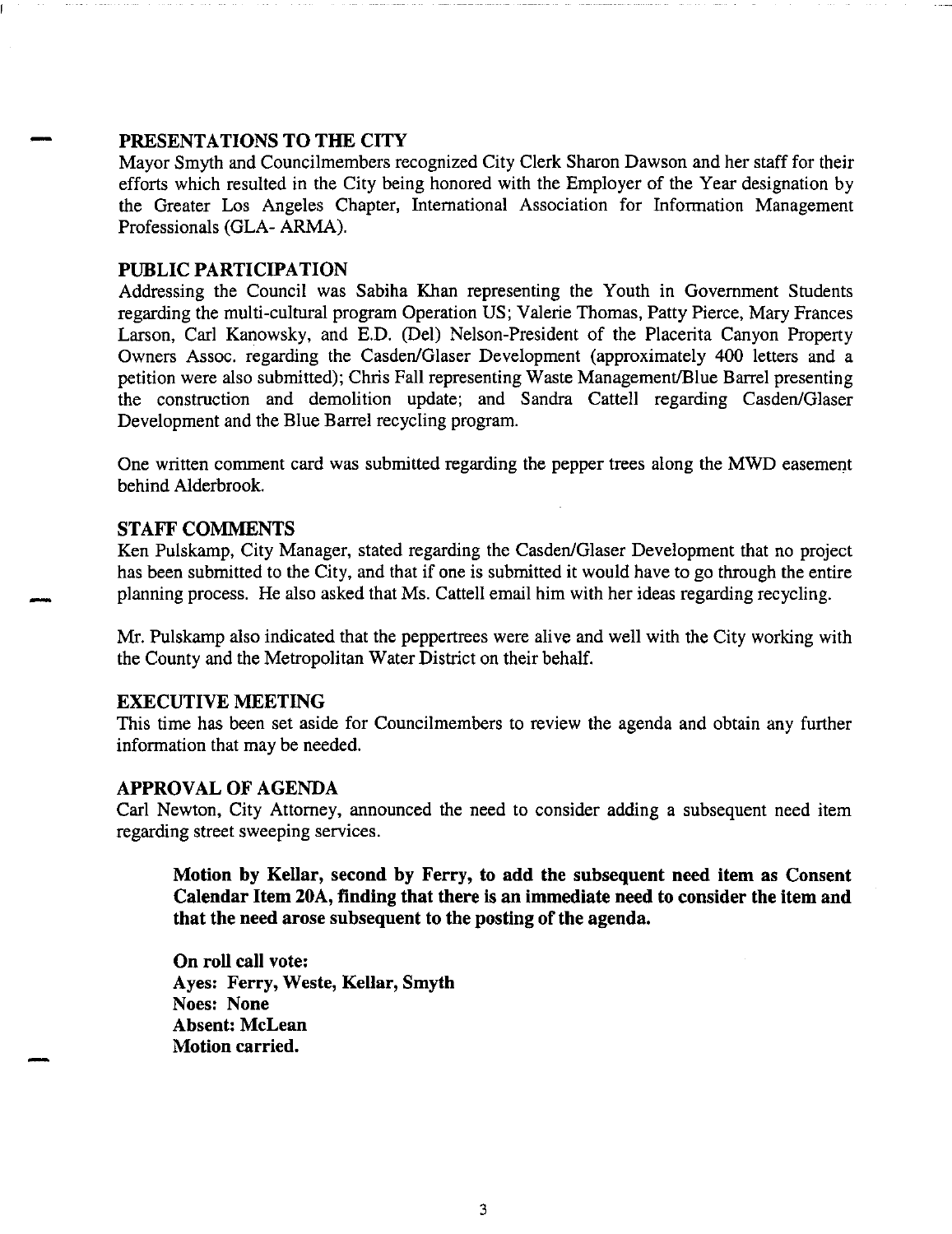Motion by Kellar, second by Weste, to approve the agenda, pulling items 6, 9, 12 and 19 from the Consent Calendar.

Hearing no objections, it was so ordered.

#### APPROVAL OF MINUTES

Motion by Weste, second by Kellar, to approve the minutes of the June 28, 2005 special and regular City Council meetings; and the June 29, 2005 special City Council meeting as submitted.

Hearing no objections, it was so ordered.

#### ITEM<sub>1</sub>

## CONSENT CALENDAR

#### READING OF ORDINANCE TITLES

Government Code Section 36934 requires that all ordinances be read in full prior to Council taking action on the ordinance. By listing the ordinance title on the Council meeting agenda, Council may determine that the title has been read. Determine that the titles to all ordinances which appear on this public agenda have been read and waive further reading.

#### ITEM2

## CONSENT CALENDAR

SIERRA HIGHWAY BRIDGES OVER THE RAILROAD, PROJECT NO. S3009 - CONSTRUCTION AND MAINTENANCE AGREEMENT WITH THE SOUTHERN CALIFORNIA REGIONAL RAIL AUTHORITY (SCRRA)

The City is the lead agency in the Sierra Highway Bridges over the Railroad project. The project encompasses property in the City, County, and the Southern California Regional Rail Authority's jurisdictions. Separate agreements for construction have been drafted by the County and the State for the City to construct this project. A request for Authorization to Proceed with Construction has been submitted to Caltrans in order to obtain the necessary funding for this project. The Construction and Maintenance Agreement with the Southern California Regional Rail Authority grants the City the rights to construct the improvements associated with this project and details the costs that the Southern California Regional Rail Authority requires the City to pay for its involvement in the project. Authorize the execution of the Construction and Maintenance Agreement between the City and the Southern California Regional Rail Authority for the Sierra Highway Bridges over the Railroad, Project No. S3009; and authorize the City Manager or designee to execute all documents, subject to City Attorney approval.

## ITEM3

### CONSENT CALENDAR

STATE OF CALIFORNIA FREEWAY AGREEMENT FOR INTERSTATE 5/MAGIC MOUNTAIN PARKWAY PHASE II, PROJECT NO. Sl002

The City is the lead agency in the Interstate 5/Magic Mountain Parkway Phase II project. The project encompasses property in the City, County, and State jurisdictions. This Agreement defines the impacts to local facilities as a result of the construction of the Interstate 5/Magic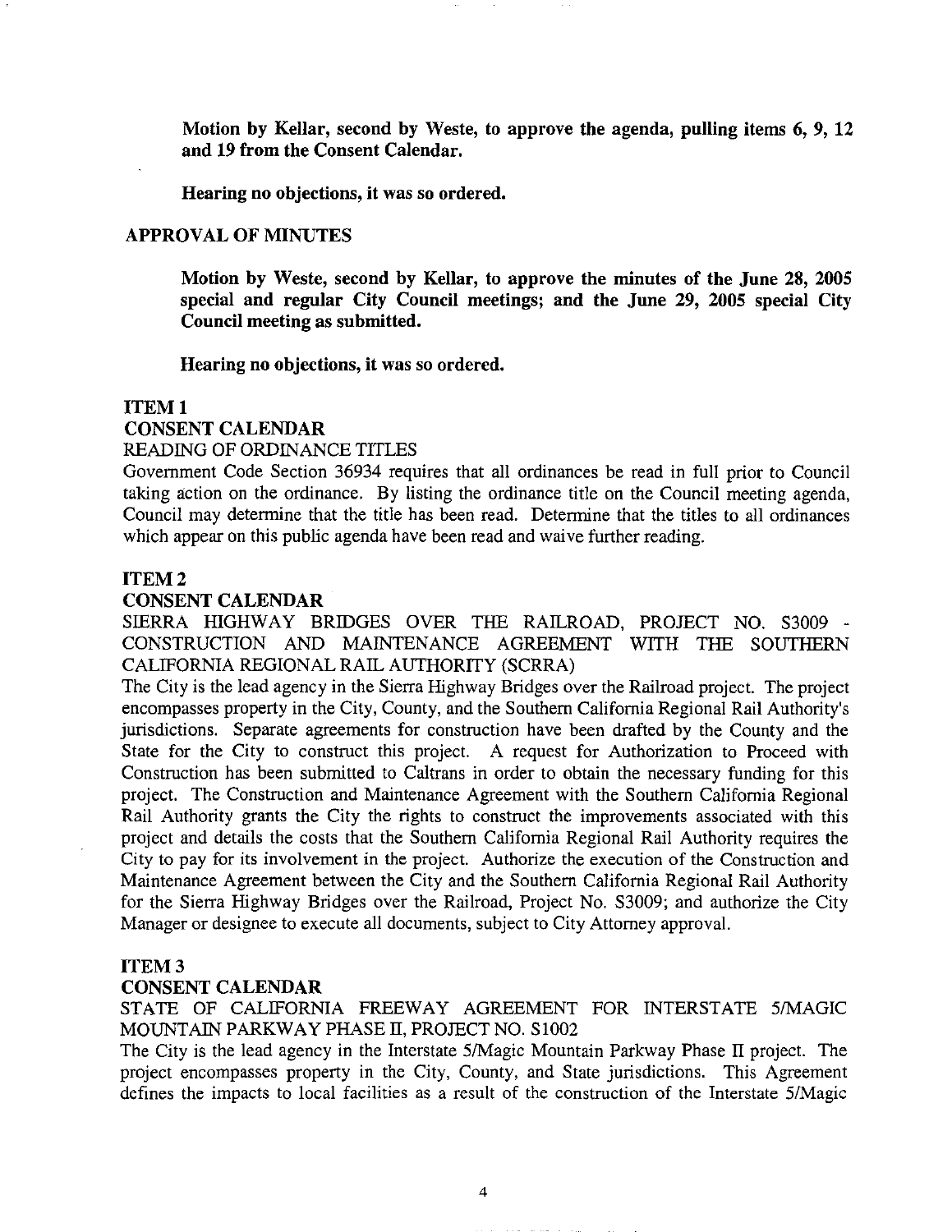Mountain Parkway Phase Il project; authorize the execution of the Freeway Agreements with the State of California related to the Interstate 5/Magic Mountain Parkway Phase II, Project No. Sl002; and authorize the City Manager or designee to execute all documents, subject to City Attorney approval.

#### **ITEM4**

#### **CONSENT CALENDAR**

INTELLIGENT TRANSPORTATION MANAGEMENT SYSTEM, PROJECT NO. 10001, AND THOROUGHFARE SIGNAL INTERCONNECT, PROJECT NO. C0018 - APPROVE THE PLANS AND SPECIFICATIONS, AND AW ARD THE CONSTRUCTION CONTRACT These projects will install closed-circuit television incident cameras at critical sites, add an appropriate communications system to link to the City's Traffic Operations Center (TOC), and develop signal timing to address recurring and nonrecurring congestion. Additionally, traffic signal interconnects will be installed to close interconnect gaps along major roadways throughout the City, and will also retime all traffic signals along those roads to improve traffic flow. Approve the plans and specifications, and award the construction contract for the Intelligent Transportation Management System, Project No. 10001, and the Thoroughfare Signal Interconnect, Project No. C0018, to the successful lowest bidder, Taft Electric Company, in the amount of \$3,367,588.09; appropriate \$250,000.00 from the Eastside Bridge and Thoroughfare District into Account No. C0018302, \$250,000.00 from the Eastside Bridge and Thoroughfare District into Account No. 10001302, \$125,000.00 from the Via Princessa Bridge and Thoroughfare District into Account No. C0018303, \$125,000.00 from the Via Princessa Bridge and Thoroughfare District into Account No. I0001303, and \$129,798.00 from the Valencia Bridge and Thoroughfare District into Account No. C0018304; increase miscellaneous Revenue Account No. 302-6193 in the amount of \$500,000.00; authorize the transfer of \$300,000.00 from the Capital Projects Reserve Account No. 2250-7408 into Account No. 10001001; and authorize the City Manager or designee to execute all documents, subject to City Attorney approval.

#### **ITEM<sub>5</sub>**

-

-

#### **CONSENT CALENDAR**

AGREEMENT FOR THE REALIGNMENT OF VIA PRINCESSA PARKWAY, TRACT No. 52414, COUNTY OF LOS ANGELES

The City acquired necessary public road easements for the realignment of Via Princessa Parkway adjacent to the City, but located in the County of Los Angeles (County), by action of the developer of Tract No. 52414 (Pardee Homes). The City intends to assume the responsibility and liability for the Via Princessa Extension to be constructed in portions of the County within the aforementioned easements. Approve the acknowledgement that the County of Los Angeles will not be responsible for the maintenance of the Via Princessa Parkway Extension, and that the County of Los Angeles will be held harmless by the City of Santa Clarita from claims that may be associated with the Via Princessa Parkway Extension.

#### **ITEM6**

## **CONSENT CALENDAR**

#### SANTA CLARITA VALLEY COMMITTEE ON AGING AGREEMENT

Consideration of approving the agreement between the City of Santa Clarita and the Santa Clarita Valley Committee on Aging to provide the Senior Center with a broad range of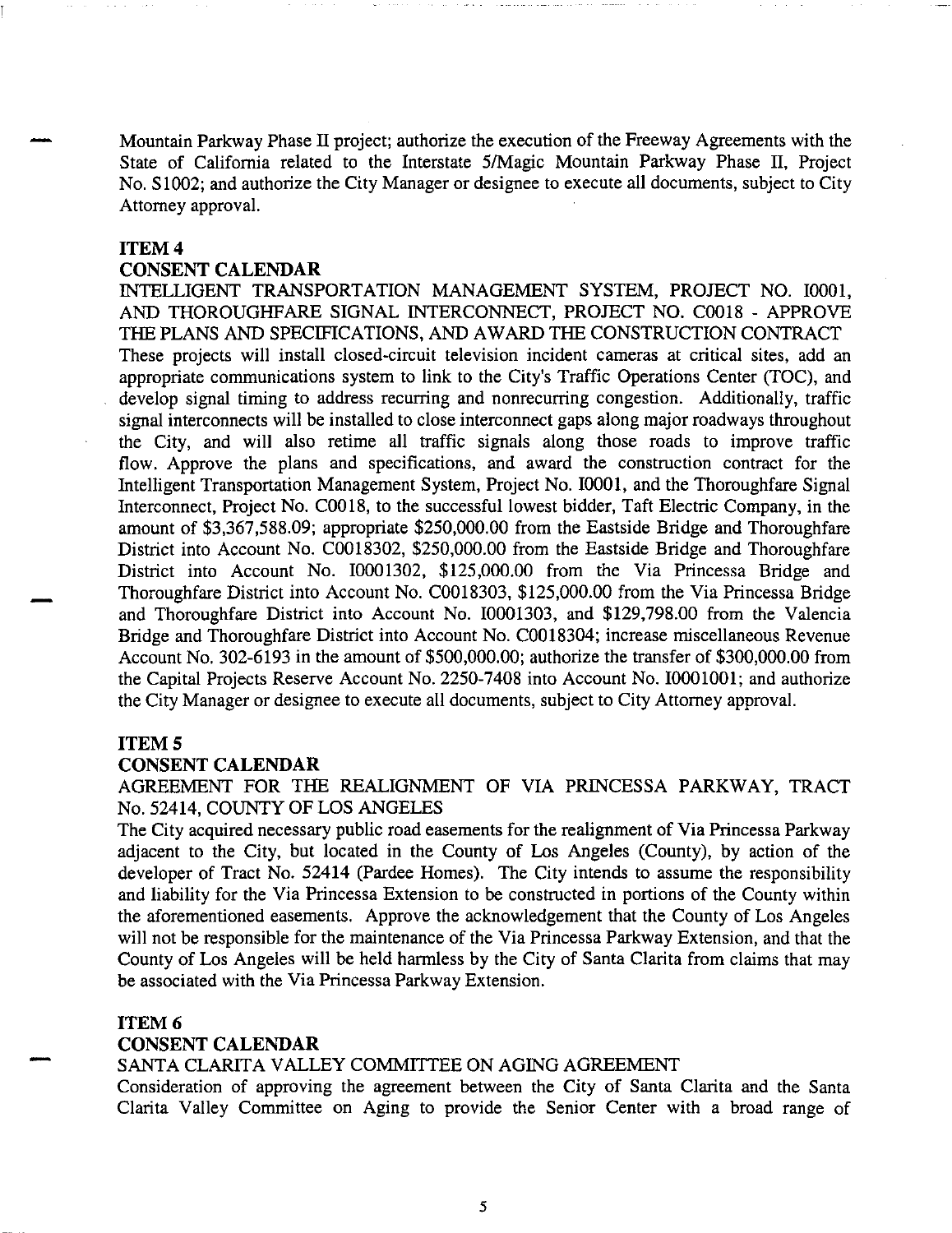recreational, health, and wellness programs for the community's senior citizens. Approve the agreement between the City of Santa Clarita and the Santa Clarita Valley Committee on Aging in the amount of \$150,000; and authorize the City manager or designee to execute all documents, subject to City Attorney approval. Funds are identified in Account Number 7100-8001 in the Fiscal Year 2005-06 annual budget.

Councilmember Ferry commented that he wanted to make sure we work aggressively on our partnership with the County to enable the Senior Center to complete their building expansion.

## **ITEM7**

## **CONSENT CALENDAR]**

## DEPARTMENT OF ALCOHOLIC BEVERAGE CONTROL GRANT - FY 2005-06

The City of Santa Clarita and the Santa Clarita Valley Sheriffs Station have been awarded a grant from the California Department of Alcoholic Beverage Control (ABC) in the amount of \$80,000. Adopt **Resolution** No. **05-83** accepting funding from the Grant Assistance to Local Law Enforcement Agencies Project, administered by the California Department of Alcoholic Beverage Control, in the amount of \$80,000; increase estimated revenues in Account Number 453-5171 by \$80,000; appropriate \$80,000 to Account Number 7459; authorize City Manager or designee to execute any contract documents, change orders, or amendments arising out of this program, subject to City Attorney approval.

## **ITEMS**

#### **CONSENT CALENDAR**

MEMORANDUM OF UNDERSTANDING BETWEEN THE CITY OF SANTA CLARITA AND THE SERVICE EMPLOYEES INTERNATIONAL UNION (SEIU) LOCAL 347

Review Memorandum of Understanding between the City of Santa Clarita and the Service Employees International Union (SEIU) Local 347. Approve the Memorandum of Understanding that has been negotiated between the City of Santa Clarita and SEID Local 347, adopt **Resolution No. 05-84,** and authorize the City Manager to sign and accept the Memorandum of Understanding on behalf of the City of Santa Clarita.

#### **ITEM9**

## **CONSENT CALENDAR**

RESOLUTION ESTABLISHING A NO PARKING ZONE AND OVERNIGHT PARKING RESTRICTION IN THE CENTRE POINTE BUSINESS PARK

The City, as well as Los Angeles County Sheriffs Department, frequently receives complaints from businesses in the Centre Pointe Business Park regarding vehicles and commercial trucks being stored and/or abandoned along public streets in the Business Park. Businesses in this area are concerned that these stored/abandoned vehicles and commercial trucks decay the aesthetic appearance of the Centre Pointe Business Park, thus challenging efforts to retain and attract businesses to the area. In addition, the school district in the area has expressed concern that the stored commercial trucks along the north side of Golden Triangle Road, adjacent to the existing Railroad tracks, pose a safety issue for their students while walking along the street. Adopt **Resolution** No. **05-85,** establishing a no parking zone and overnight parking restrictions along specified public streets in the Centre Pointe Business Park; acknowledge receipt of developer reimbursement in the amount of \$5,000 to revenue account #001-6741 (Miscellaneous Revenue)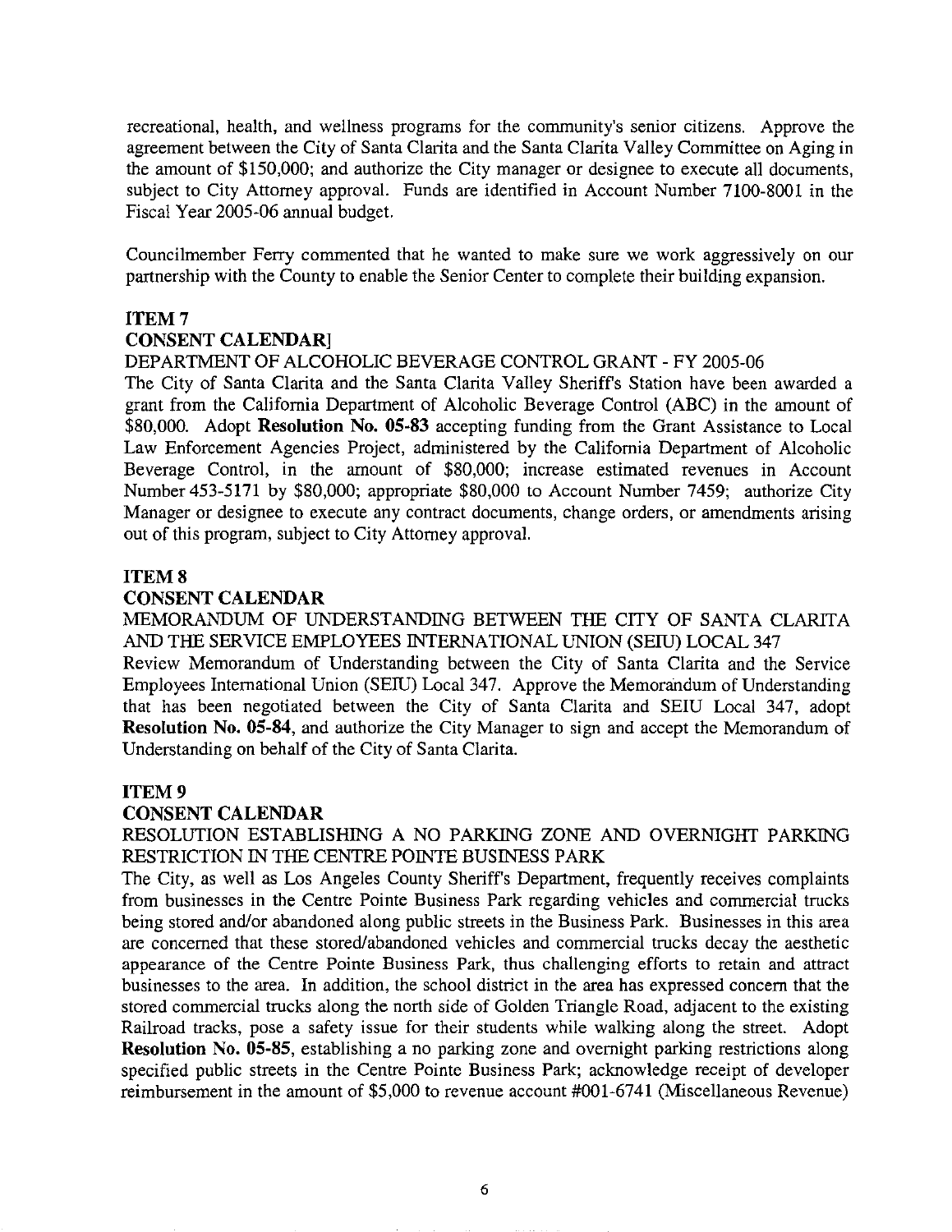and transfer this amount to operating account #5214-7332 (Equipment and Supplies) for the purchase of signage materials.

Addressing the Council on this item was Rodger Phillips, Liz Siepel representing The Child and Family Center, George Thomas, and Larry Rasmussen representing Centre Pointe Business Park.

**Council direction to bring back an item on a future agenda with expanded no parking restrictions as discussed.** 

#### **ITEM 10**

## **CONSENT CALENDAR**

SECOND READING AND ADOPTION OF AN ORDINANCE APPROVING ZONE CHANGE 05-003

Consideration of adoption of an ordinance approving Zone Change 05-003 located along Beneda Lane at Mirror Way. Adopt **Ordinance No. 05-10** entitled: "AN ORDINANCE OF THE CITY COUNCIL OF THE CITY OF SANTA CLARITA APPROVING ZONE CHANGE 05-003 (MASTER CASE 04-500) TO CHANGE 9.01 ACRES OF RESIDENTIAL LOW (RL) LAND TO RESIDENTIAL MODERATE (RM) LOCATED AT BENEDA LANE AND MIRROR WAY IN THE CITY OF SANTA CLARITA."

#### **ITEM 11**

#### **CONSENT CALENDAR**

SECOND READING AND ADOPTION OF ORDINANCE APPROVING ZONE CHANGE 04-005

Consideration of adoption of an ordinance approving Zone Change 04-005 located at the southeastern corner of Sierra Highway and American Beauty Way in the City of Santa Clarita. Adopt **Ordinance No. 05-11** entitled: "AN ORDINANCE OF THE CITY COUNCIL OF THE CITY OF SANTA CLARITA APPROVING ZONE CHANGE 04-005 (MASTER CASE 04-486) TO CHANGE THE EASTERN 4.3 ACRES OF THE 9.3-ACRE PROJECT SITE FROM COMMUNITY COMMERCIAL (CC) TO RESIDENTIAL MODERATE (RM) LOCATED AT THE INTERSECTION OF SIERRA HIGHWAY AND AMERICAN BEAUTY WAY IN THE CITY OF SANTA CLARITA."

#### **ITEM 12**

-

#### **CONSENT CALENDAR**

SECOND READING AND ADOPTION OF ORDINANCE APPROVING ZONE CHANGE 04-003

Consideration of adoption of an ordinance approving Zone Change 04-003 located along Soledad Canyon Road at Penlon Court. Adopt **Ordinance No. 05-12** entitled: "AN ORDINANCE OF THE CITY COUNCIL OF THE CITY OF SANTA CLARITA APPROVING ZONE CHANGE 04-003 (MASTER CASE 04-443) TO CHANGE THE 19.53-ACRE PROJECT SITE FROM BUSINESS PARK PLANNED DEVELOPMENT (BP PD) TO RESIDENTIAL MODERATE (RM) LOCATED AT THE INTERSECTION OF SOLEDAD CANYON ROAD AND PENLON ROAD IN THE CITY OF SANTA CLARITA."

7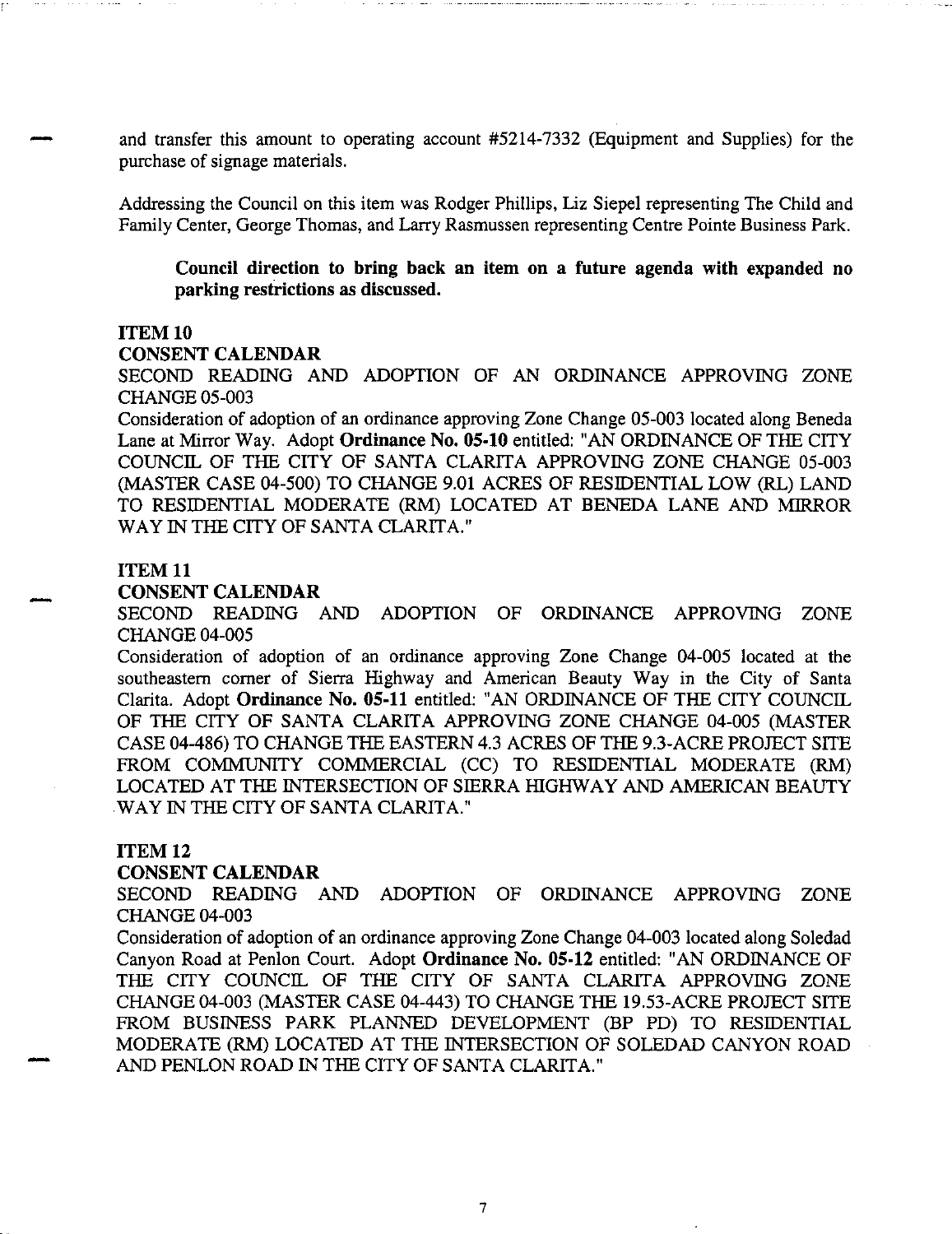Motion by Ferry, second by Kellar, to approve item 12.

On roll call vote: Ayes: Kellar, Ferry, Smyth Noes: Weste Absent: McLean Motion carried.

#### ITEM13

#### CONSENT CALENDAR

SECOND READING AND ADOPTION OF ORDINANCE APPROVING ZONE CHANGE 04-001

Consideration of adoption of an ordinance approving Zone Change 04-001 located at the intersection of Golden Valley Road and Robert C. Lee Parkway in the City of Santa Clarita. Adopt Ordinance No. 05-13 entitled: "AN ORDINANCE OF THE CITY COUNCIL OF THE CITY OF SANTA CLARITA APPROVING ZONE CHANGE 04-001 (MASTER CASE 04-287) TO CHANGE THE SOUTHERN 18.6 ACRES OF THE 33-ACRE PROJECT SITE FROM COMMERCIAL NEIGHBORHOOD (CN) TO RESIDENTIAL MEDIUM HIGH (RMH) LOCATED AT THE NORTHEAST AND NORTHWEST CORNER OF ROBERT C. LEE PARKWAY AND GOLDEN VALLEY ROAD IN THE CITY OF SANTA CLARITA."

## ITEM 14

## CONSENT CALENDAR

RESOLUTION OF THE CITY OF SANTA CLARITA SUPPORTING RENEWAL OF THE SANTA CLARITA RECYCLING MARKET DEVELOPMENT ZONE

In 1995, the City of Santa Clarita (City) was designated by the California Integrated Waste Management Board (CIWMB) as a Recycling Market Development Zone (RMDZ). Zone designations must be renewed every ten years. This Resolution is a requirement of the CIWMB to renew the City as an RMDZ. Approve the Negative Declaration and adopt Resolution No. 05-86.

#### ITEM15

#### CONSENT CALENDAR

AWARD CONTRACT FOR THE PURCHASE AND INSTALLATION OF A NEW PHONE SYSTEM AT THE TRANSIT MAINTENANCE FACILITY

In conjunction with the ongoing construction of the City's Transit Maintenance Facility, staff has conducted a Request for Proposal (RFP) process to select a vendor to design and install a Internet Protocol based phone system to serve the telecommunication needs of this facility. Award Nexus IS a contract not to exceed \$145,530 for the design and installation of a turnkey IP based phone system at the Transit Maintenance Facility, and authorize the City Manager or designee to execute all documents, subject to City Attorney approval.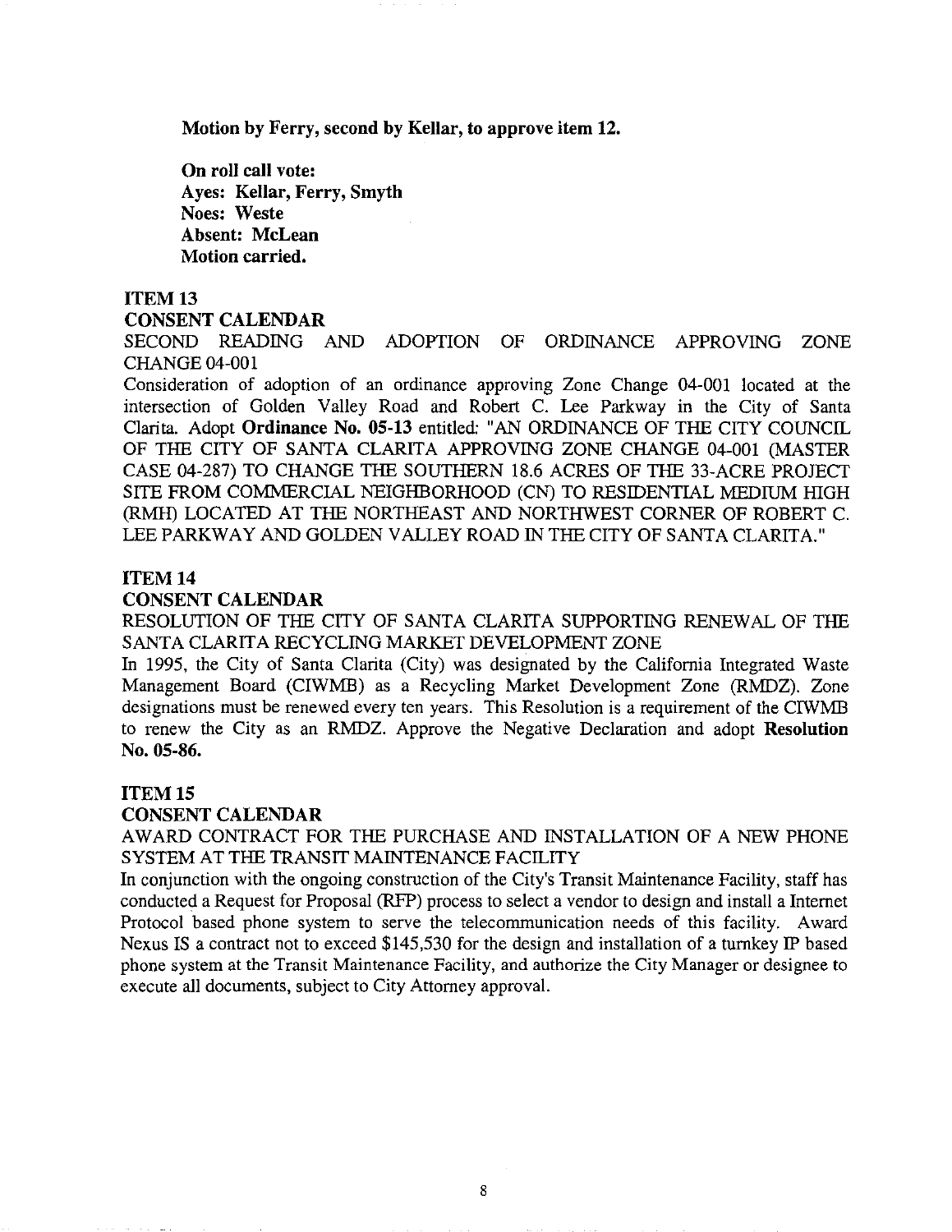# ITEM16

#### CONSENT CALENDAR

RESOLUTION AUTHORIZING THE CITY TO JOIN SPECIAL DISTRICT RISK MANAGEMENT AUTHORITY (SDRMA)

Resolution would authorize the City to join SDRMA for General Liability and Workers' Compensation coverage. Adopt Resolution No. 05-87 authorizing the City Manager or designee to execute documents required to join Special District Risk Management Authority for General Liability and Workers' Compensation coverage.

#### ITEM17

#### CONSENT CALENDAR

RESOLUTION AUTHORIZING THE CITY TO APPLY TO THE STATE OF CALIFORNIA FOR WORKERS' COMPENSATION COVERAGE

Resolution would authorize the City to apply for a certificate to self-insure with the State of California for workers' compensation coverage in conjunction with SDRMA. Adopt Resolution No. 05-88 authorizing the City Manager or designee to apply for a certificate of consent to selfinsure for Workers' Compensation coverage with the State of California.

#### ITEM18

-

#### CONSENT CALENDAR

INITIATING PROCEEDINGS FOR THE ANNEXATION OF ELEVEN INDIVIDUAL DEVELOPMENTS INTO SANTA CLARITA LANDSCAPE MAINTENANCE DISTRICTS

Annexation of developments into the City's Area wide Landscape Maintenance District No. Tl and into the City's Landscape Maintenance District No. 1, T-1, and A-2 are procedural matters. The developers are required to annex their developments into a landscape district as a condition of development to provide for beautification and landscape maintenance of medians and parkways. Adopt Resolution No. 05-89 to initiate the annexation and formation proceedings, order the preparation of preliminary Engineer's Report, declare the City's intention to annex the individual territories and annex the Zones into the Districts, call for the public hearing on the levy of assessments, and set the public hearing for July 12, 2005.

## ITEM19

## CONSENT CALENDAR

## APPROVAL OF RECORDS RETENTION SCHEDULE

The Records Retention Schedule establishes guidelines for the disposition of City records and includes the parameters set forth by Section 34090 et seq. of the Government Code of the State of California. Adopt Resolution No. 05-90 approving the City of Santa Clarita Records Retention Schedule.

Councilmember Weste suggested, and Councilmember Kellar concurred, that the retention for Oaths of Office be changed to permanent with historical value.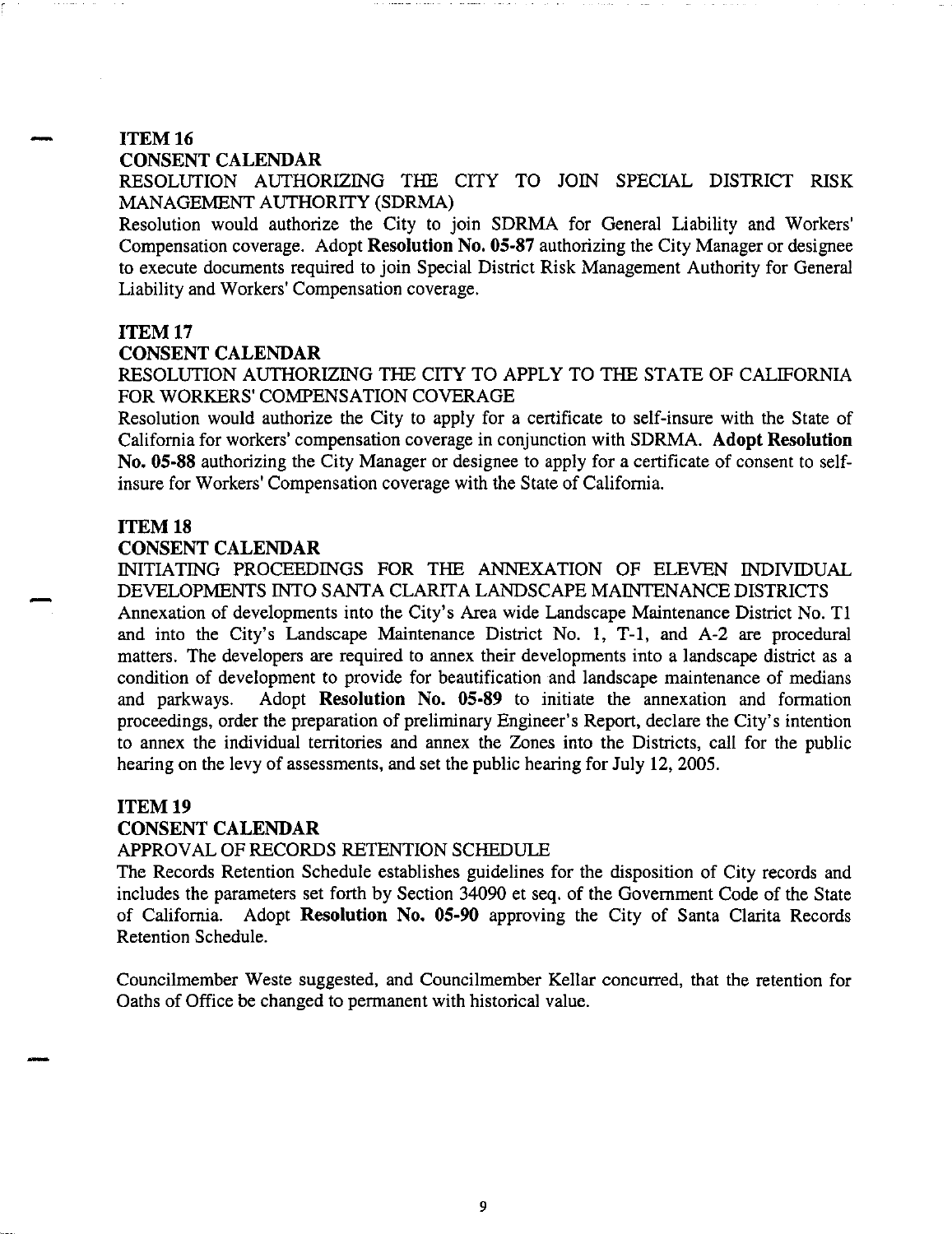# ITEM20 CONSENT CALENDAR

CHECK REGISTER NOS. 25 AND 26

Approval of the Check Registers. Adopt Resolution No. 05-91 and approve and ratify for payment the demands presented in Check Registers 25 and 26.

# ITEM20A CONSENT CALENDAR

#### CITYWIDE STREET SWEEPING SERVICES

The Invitation to Bid requested pricing for two options. Option A consisted of sweeping once weekly. Option B consisted of sweeping every other week, except during the four peak in months identified by the City, during which time sweeping will be done once per week. Three suppliers submitted bids for citywide street sweeping services that were opened by Purchasing on June 15, 2005. Rescind the previous action in awarding the street sweeping contract to Nationwide Environmental Services (NES); NES has refused to sign the contract; award contract to CleanStreet, based on Option B, in an amount not to exceed \$645,116 annually. Agreement is for a three-year term with a possible one-year extension; authorize the City Manager or designee to sign the contract, and renewal subject to City Attorney review.

Motion by Ferry, second by Kellar, to approve the Consent Calendar with the exception of item 12, including Item 20A.

On roll call vote: Ayes: Weste, Kellar, Ferry, Smyth Noes: None Absent: McLean Motion carried.

# ITEM21 PUBLIC HEARING ANNUAL LEVY OF ASSESSMENTS AND CONTINUED MAINTENANCE FOR DRAINAGE BENEFIT ASSESSMENT AREA NOS. 3, 6, 18, 19, 20, AND 22 FOR FISCAL

YEAR 2005/2006

Mayor Smyth opened the public hearing.

Sharon Dawson, City Clerk, stated that all notices required have been provided.

## Council concurred to waive the staff presentation.

In report, Darren Hernandez, Director of Administrative Services, advised that this public hearing is for the approval of the annual levy of assessments for Drainage Benefit Assessment Area Nos. 3, 6, 18, 19, 20, and 22 within Santa Clarita for Fiscal Year 2005/2006.

There were no requests to speak on this item.

Mayor Smyth closed the public hearing.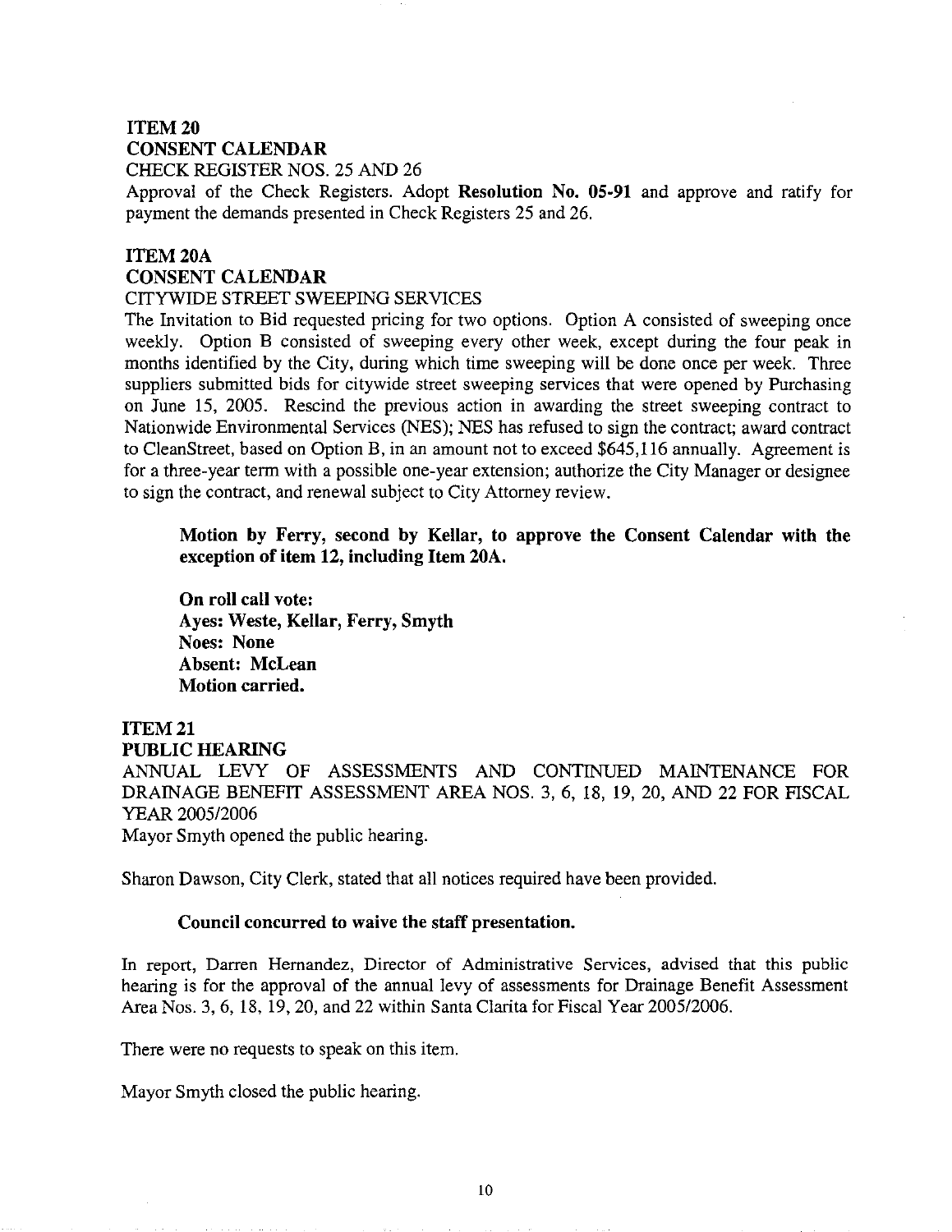Motion by Kellar, second by Weste, to adopt Resolution No. 05-92 approving the Engineer's Report for the annual levy of assessments and continued maintenance of Santa Clarita Drainage Benefit Assessment Area Nos. 3, 6, 18, 19, 20, and 22 for Fiscal Year 2005/2006.

On roll call vote: Ayes: Kellar, Ferry, Weste, Smyth Noes: None Absent: McLean Motion carried.

## ITEM22 PUBLIC HEARING

ANNUAL LEVY OF ASSESSMENTS AND CONTINUED MAINTENANCE OF ALL ZONES WITHIN SANTA CLARITA LANDSCAPE MAINTENANCE DISTRICT NUMBERS 1, T-1, T-lA AND A-2 FOR FISCAL YEAR 2005/2006 Mayor Smyth opened the public hearing.

Sharon Dawson, City Clerk, stated that all notices required have been provided.

#### Council concurred to waive the staff presentation.

In report, Nancy Delange, Landscape Maintenance District Administrator, advised that this public hearing is for the approval of the annual levy of assessments for all zones within Santa Clarita Landscape Maintenance District Numbers 1, T-1, T-IA and A-2 for Fiscal Year 2005/2006.

There were no requests to speak on this item.

Mayor Smyth closed the public hearing.

-

Motion by Ferry, second by Kellar, to adopt Resolution No. 05-93 approving the Engineer's Report for the annual levy of assessments and continued maintenance of Santa Clarita Landscape Maintenance District Numbers 1, T-1, T-lA and A-2 for Fiscal Year 2005/2006.

On roll call vote: Ayes: Ferry, Weste, Kellar, Smyth Noes: None Absent: McLean Motion carried.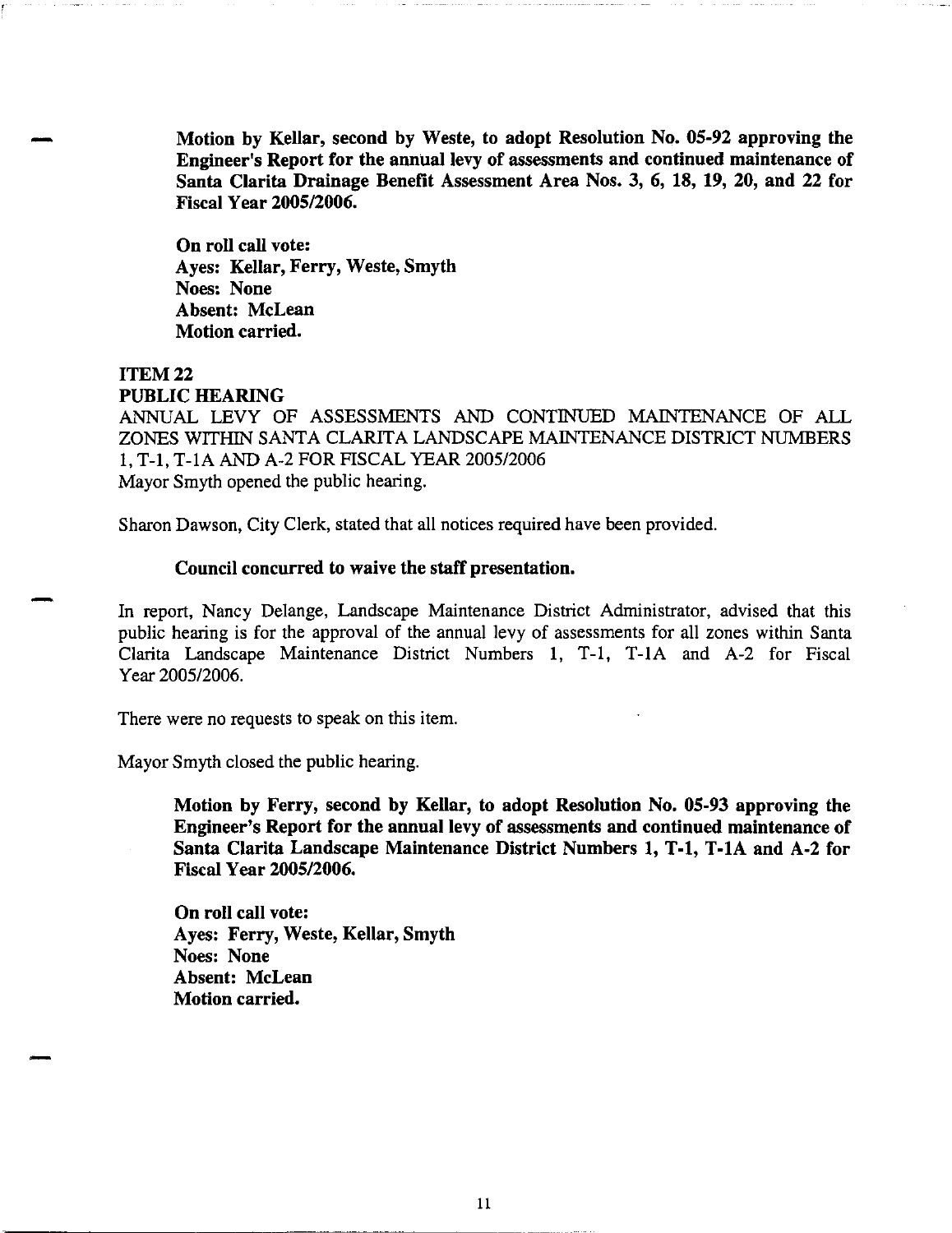# ITFM<sub>23</sub> PUBLIC HEARING

ANNEXATION OF ELEVEN INDIVIDUAL DEVELOPMENTS INTO SANTA CLARITA LANDSCAPE MAINTENANCE DISTRICT NOS. 1, T-1, AND A-2 Mayor Smyth opened the public hearing.

Sharon Dawson, City Clerk, stated that all notices required have been provided.

## Council concurred to waive the staff presentation.

In report, Nancy Delange, Landscape Maintenance District Administrator, advised that the annexation of the eleven individual developments into the City's Landscape Maintenance Districts Nos. 1, T-1, and A-2 are procedural matters. The developers are required to annex their developments into an existing District or form new Districts as a condition of development to provide for beautification and landscape maintenance of medians and parkway.

There were no requests to speak on this item.

Mayor Smyth closed the public hearing.

Motion by Ferry, second by Weste, to adopt Resolution No. 05-94 approving the Engineer's Report, order annexations 1-E, 1-F, T-1 #30, T-1 #31, T-10 E, T-10 F, T-10 G, A-2 #3, A-2 #4, A-2 #5, and A-2 #6 and authorize the annual levy and collection of assessments.

On roll call vote: Ayes: Weste, Kellar, Ferry, Smyth Noes: None Absent: McLean Motion carried.

## ITEM24 PUBLIC HEARING

ANNUAL LEVY OF ASSESSMENTS AND CONTINUED MAINTENANCE FOR THE OPEN SPACE MAINTENANCE DISTRICT (GOLDEN VALLEY RANCH) Mayor Smyth opened the public hearing.

Sharon Dawson, City Clerk, stated that all notices required have been provided.

## Council concurred to waive the staff presentation.

In report, Darren Hernandez, Administrative Services Director, advised that as a condition of the approval of the Golden Valley Ranch Development, the formation of an open space maintenance district was required. In November 2003, Council approved the formation of an open space maintenance district. The open space area consists of approximately 920 acres of natural, undeveloped open space within the Golden Valley Ranch Development.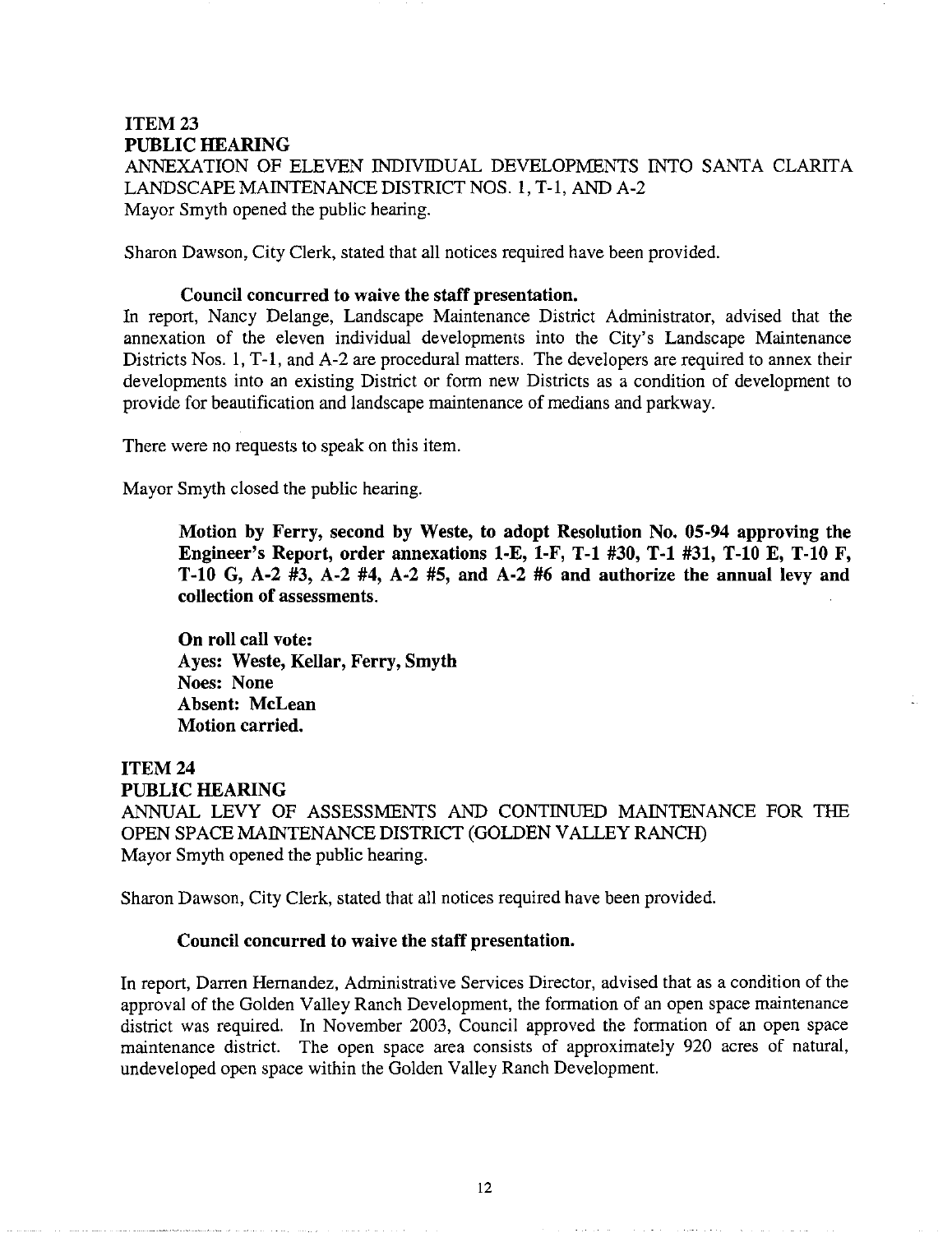There were no requests to speak on this item.

Mayor Smyth closed the public hearing.

Motion by Ferry, second by Weste, to adopt Resolution No. 05-95 approving the Engineer's Report and ordering the levy of annual assessments for the Open Space Maintenance District (Golden Valley Ranch).

On roll call vote: Ayes: Kellar, Ferry, Weste, Smyth Noes: None Absent: McLean Motion carried.

## ITEM<sub>25</sub>

!

PUBLIC HEARING ANNUAL LEVY OF ASSESSMENTS AND CONTINUED MAINTENANCE OF ALL ZONES WITHIN SANTA CLARITA STREETLIGIIT MAINTENANCE DISTRICT NO. 1 FOR FISCAL YEAR 2005/2006 Mayor Smyth opened the public hearing.

Sharon Dawson, City Clerk, stated that all notices required have been provided.

#### Council concurred to waive the staff presentation.

In report, Darren Hernandez, Director of Administrative Services, advised that this public hearing is for the approval of the annual levy of assessments for all zones within Santa Clarita Streetlight Maintenance District No. 1 for Fiscal Year 2005/2006.

There were no requests to speak on this item.

Mayor Smyth closed the public hearing.

Motion by Ferry, second by Kellar, to adopt Resolution No. 05-96 approving the Engineer's Report for the annual levy of assessments and continued maintenance of the Santa Clarita Streetlight Maintenance District No. 1 for Fiscal Year 2005/2006.

On roll call vote: Ayes: Ferry, Weste, Kellar, Smyth Noes: None Absent: McLean Motion carried.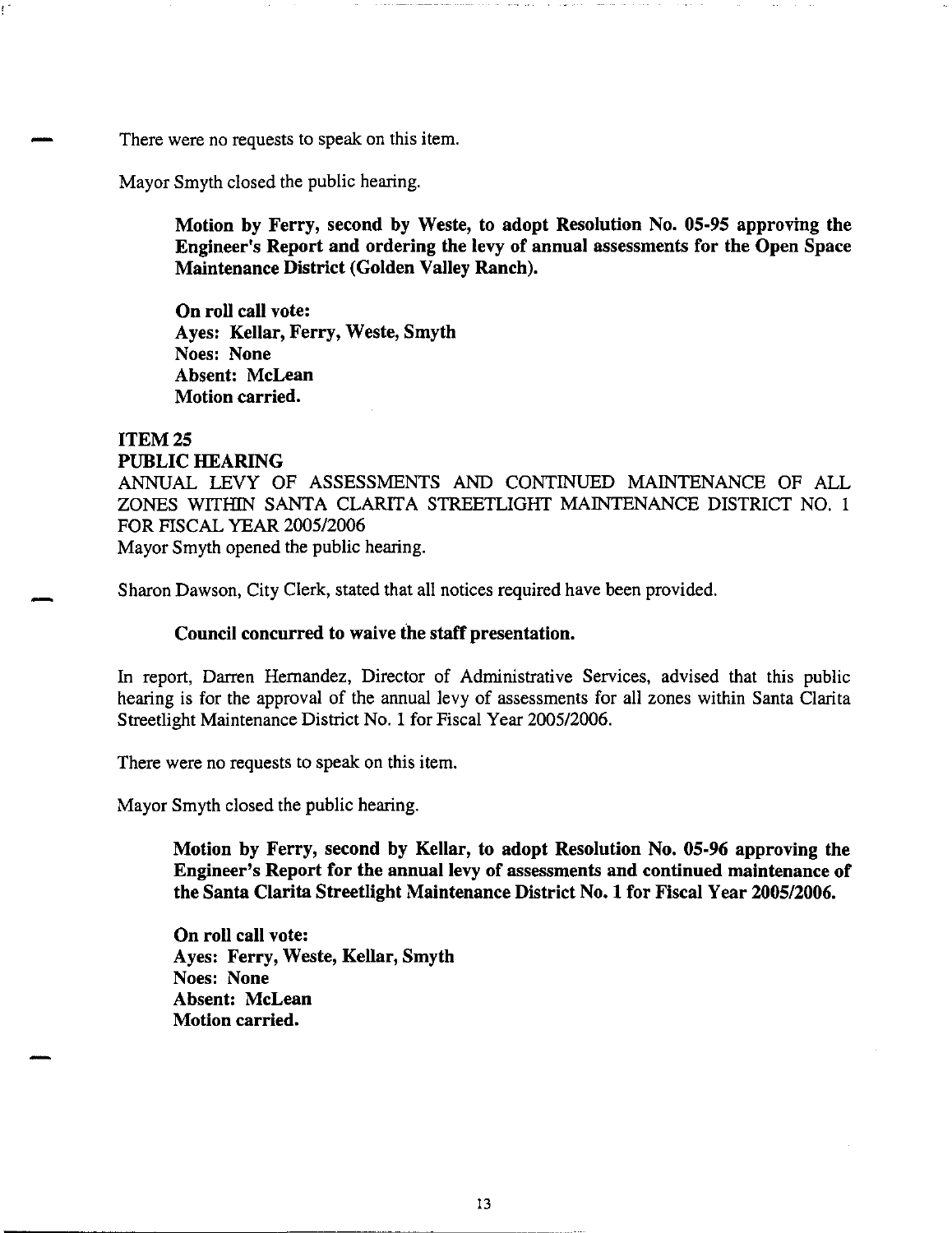# ITEM26 PUBLIC HEARING

ESTABLISHMENT OF A SEWER USER FEE FOR THE PLACERITA CANYON AREA Mayor Smyth opened the public hearing.

Sharon Dawson, City Clerk, stated that all notices required have been provided.

Dennis Mak, Senior Engineer, advised that on May 24, 2005, the City Council adopted Resolution No. 05-46, declaring its intention to establish a sewer user fee for the Placerita Canyon area, approving the Sewer User Fee Study, and setting the public hearing date for July 12, 2005. A sewer user fee is a mechanism for contributors, those who fund construction of sewers, to recover their construction costs. Mr. Mak presented the project background, status of current construction, the public participation process, and detail of the user fee.

Addressing the Council on this item was Valerie Thomas.

Mayor Smyth closed the public hearing.

In response to inquires from Council, staff provided additional information.

Motion by Ferry, second by Kellar, to adopt Resolution No. 05-97 to establish the sewer user fee for the Placerita Canyon area, as described in Placerita Canyon Sewer User Fee Study, directing staff to provide information on a plan to help low income people to finance this type of program.

On roll call vote: Ayes: Kellar, Ferry, Smyth Noes: None Abstain: Weste Absent: McLean Motion carried.

#### RECESS AND RECONVENE

Mayor Smyth recessed the meeting at 7:30 p.m. and reconvened at 7:39 p.m.

#### ROLL CALL

All Councilmembers were present including Councilmember McLean from the teleconference location at Orwood Resort Inc., 4451 Orwood Road, Brentwood, CA 95414.

#### ITEM27

#### NEW BUSINESS

PROPOSED CONTENT FOR REQUEST FOR PROPOSALS (RFP) FOR A FRANCHISE PROGRAM FOR TEMPORARY TRASH BIN AND ROLL-OFF BIN PROVIDERS

Travis Lange, Environmental Services Manager, stated that to help bring the City into compliance with the 50 percent diversion goal as required by AB 939, the City is proposing a franchise system for temporary trash bin and roll-off bin providers. The franchise will require a